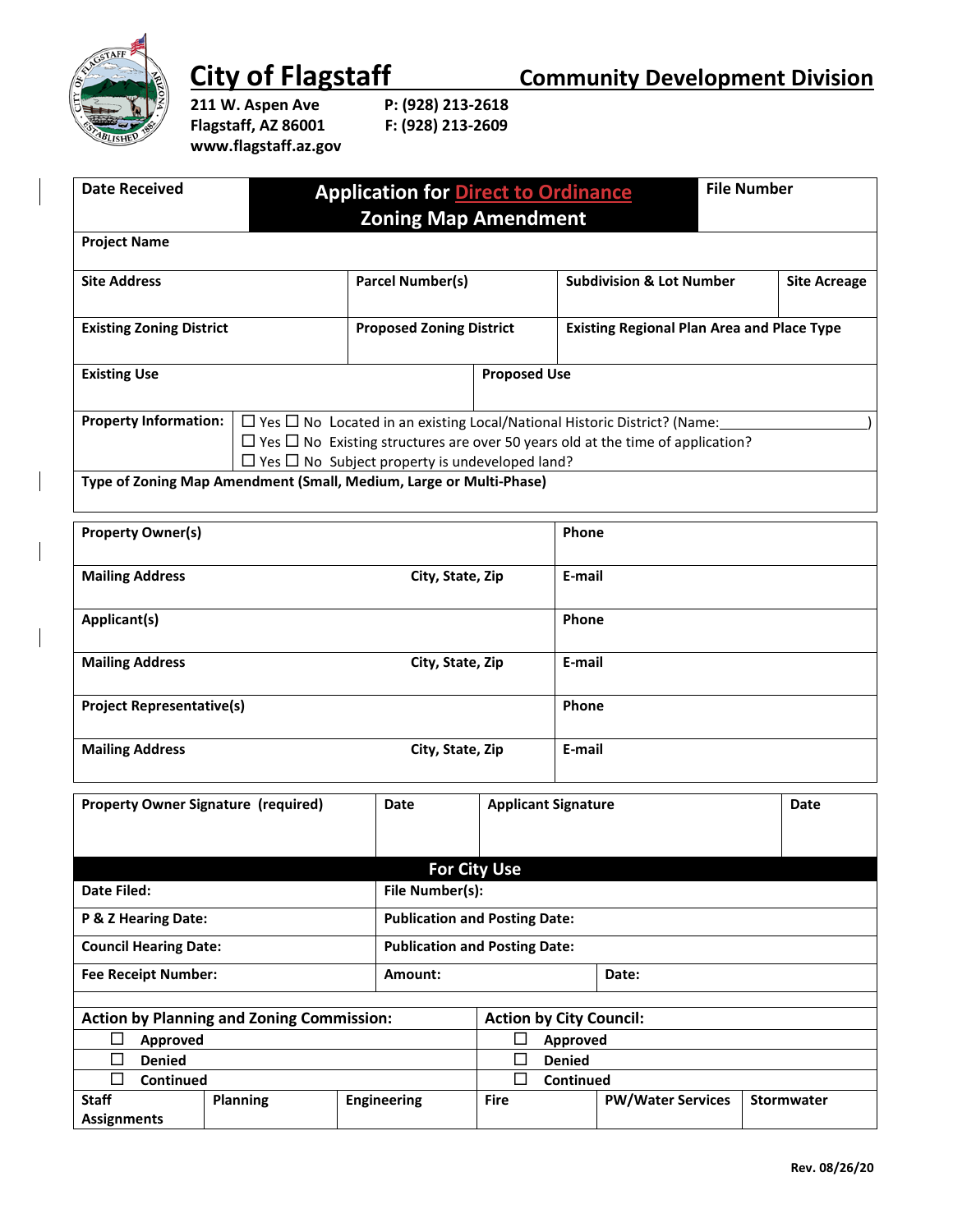# **Application for Direct to Ordinance Zoning Map Amendment**

The information included below is intended to help an applicant complete the necessary forms and provide the required information in support of an application for a Direct to Ordinance Zoning Map Amendment (i.e., rezoning) as established in Zoning Code Division 10-20.50 (Amendments to the Zoning Code Text and the Zoning Map).

#### **Direct to Ordinance with a Site Plan**

The **Direct to Ordinance with a Site Plan** process provides an applicant with a shorter approval process with fewer steps. This process enables an applicant to submit fully developed site plans with all the supporting information required for Site Plan Review and approval concurrently with the Zoning Map Amendment application. Once the Zoning Map Amendment is approved by Council, then the applicant may proceed directly to construction plan and building permit review.

In addition to a complete Site Plan Application, the following items are to be included in the ZMA Application.

#### **General Processing Information for all Applications**

- 1. Application(s) shall be made on the forms provided by the City which shall bear the signature of the owner of the property affected. If the applicant is other than the owner, the applicant shall also sign the application. The application shall include all information and materials specified in the checklist along with the required fee.
- 2. All applications shall be reviewed by staff to determine the completeness of the application prior to it being scheduled for a public hearing before the Planning and Zoning Commission or City Council. Prior to the first hearing with the Planning and Zoning Commission, the Planning Development Manager will notify the applicant of the required number of copies of the completed application to submit for the public hearing review.
- 3. The Planning Director may request any additional information that is relevant to assist in the review of the rezoning request (Zoning Code Section 10-20.50.040.C.3). The Planning Director may also waive the requirements for any of the information required in Zoning Code Section 10-20.50.040.C if it is determined that such information is not necessary in order to complete a review of the requested Zoning Map Amendment.
- 4. The applicant shall schedule and conduct neighborhood meetings in compliance with Zoning Code Section 10.20.30.060.
- 5. Each request for rezoning shall be advertised in a local newspaper, have notices sent to surrounding property owners, and have the notice posted on the property at least 15 calendar days prior to the first public hearing.
- 6. A minimum of 30 calendar days is required to process an application for a Planning and Zoning Commission public hearing. The Planning and Zoning Commission meets on the second and fourth Wednesday of each month.
- 7. The requested rezoning will be scheduled for a public hearing by the City Council a minimum of 21 calendar days or more after action by the Commission.

#### **Findings for Granting a Zoning Map Amendment**

An amendment to the Zoning Map may be approved only if all the following findings are made, as applicable to the type of amendment proposed:

- 1) The proposed amendment is consistent with and conforms to the goals of the General Plan and any applicable specific plans;
- 2) The proposed amendment will not be detrimental to the public interest, health, safety, convenience, or welfare of the City, and will add to the public good as described in the General Plan; and
- 3) The affected site is physically suitable in terms of design, location, shape, size, operating characteristics, and the provision of public and emergency vehicle (e.g., fire and medical) access and public services and utilities (e.g., fire protection, police protection, potable water, schools, solid waste collection and disposal, storm drainage, wastewater collection, treatment, and disposal) to ensure that the requested zone designation and the proposed or anticipated uses and/or development will not endanger, jeopardize, or otherwise constitute a hazard to the property or improvements in the vicinity in which the property is located.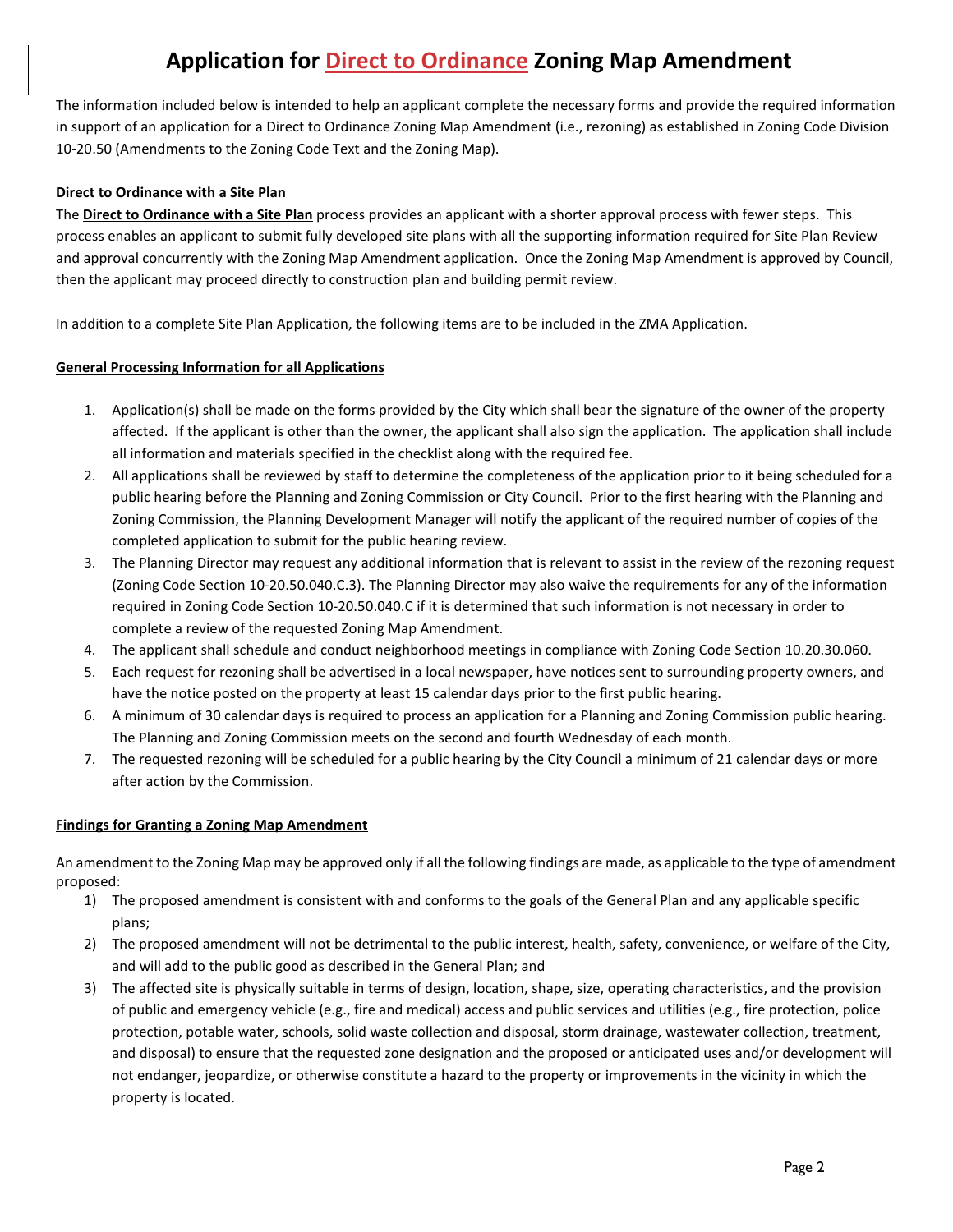The submittals required for applications for Zoning Map Amendments vary based on the size of the development and whether an amendment to the General Plan is required, as set forth below:

- 1. **Small-Scale Zoning Map Amendments**. These are applications for Zoning Map Amendments for which no infrastructure analyses are required by the *City of Flagstaff Engineering Standards* and are determined by the Planning Director to be consistent with the General Plan and to be compatible with surrounding development. These applications typically include developments on small lots or parcels (a duplex, for example).
- 2. **Medium-Scale Zoning Map Amendments.** These are applications for Zoning Map Amendments for developments that fall below the thresholds for large-scale Zoning Map Amendments and that meet the following thresholds:
	- a. Require a minor amendment to the General Plan; and/or
	- b. Require infrastructure analyses in accordance with the *City of Flagstaff Engineering Standards* as part of the concurrent Site Plan Application.

Applications may include a draft development agreement that defines applicant/City obligations, if needed.

- 3. **Large-Scale Zoning Map Amendments.** These are applications for Zoning Map Amendments that meet the following thresholds:
	- a. Residential developments over 100 units; all commercial developments over 50,000 square feet or 15 acres; all industrial and research and development uses over 150,000 square feet or 20 acres; or
	- b. Require a major amendment to the General Plan, and/or
	- c. Require infrastructure analyses in accordance with the *City of Flagstaff Engineering Standards* as part of the concurrent Site Plan Application.

Applications usually include a draft development agreement that defines applicant/City obligations, and there may be additional requirements for citizen outreach depending on the size of the proposed development.

- 4. **Multi-Phase Scale Zoning Map Amendments.** These are applications for Zoning Map amendments for very large projects that meet the following thresholds:
	- a. Are complex in terms of their associated development issues; involve the future subdivision of land and the potential for multiple land developers; include multiple land use types; include multiple zone designations; involve complex utility infrastructure issues; and will require the design and layout of an internal street network to connect to existing streets; or
	- b. Require a major amendment to the General Plan, and/or
	- c. Require infrastructure analyses in accordance with the *City of Flagstaff Engineering Standards* as part of the concurrent Site Plan Application.

Applications usually include a draft development agreement that defines applicant/City obligations, and there may be additional requirements for citizen outreach depending on the size of the proposed development. The concurrent Site Plan Application shall include a phasing map indicating the sequence of zoning, development, and public utility and infrastructure improvements

#### **Public Record**

All information submitted in conjunction with this application will become part of the public record and may be provided to members of the public. You must notify the City prior to submitting this application if you believe the information you are submitting may be proprietary or confidential.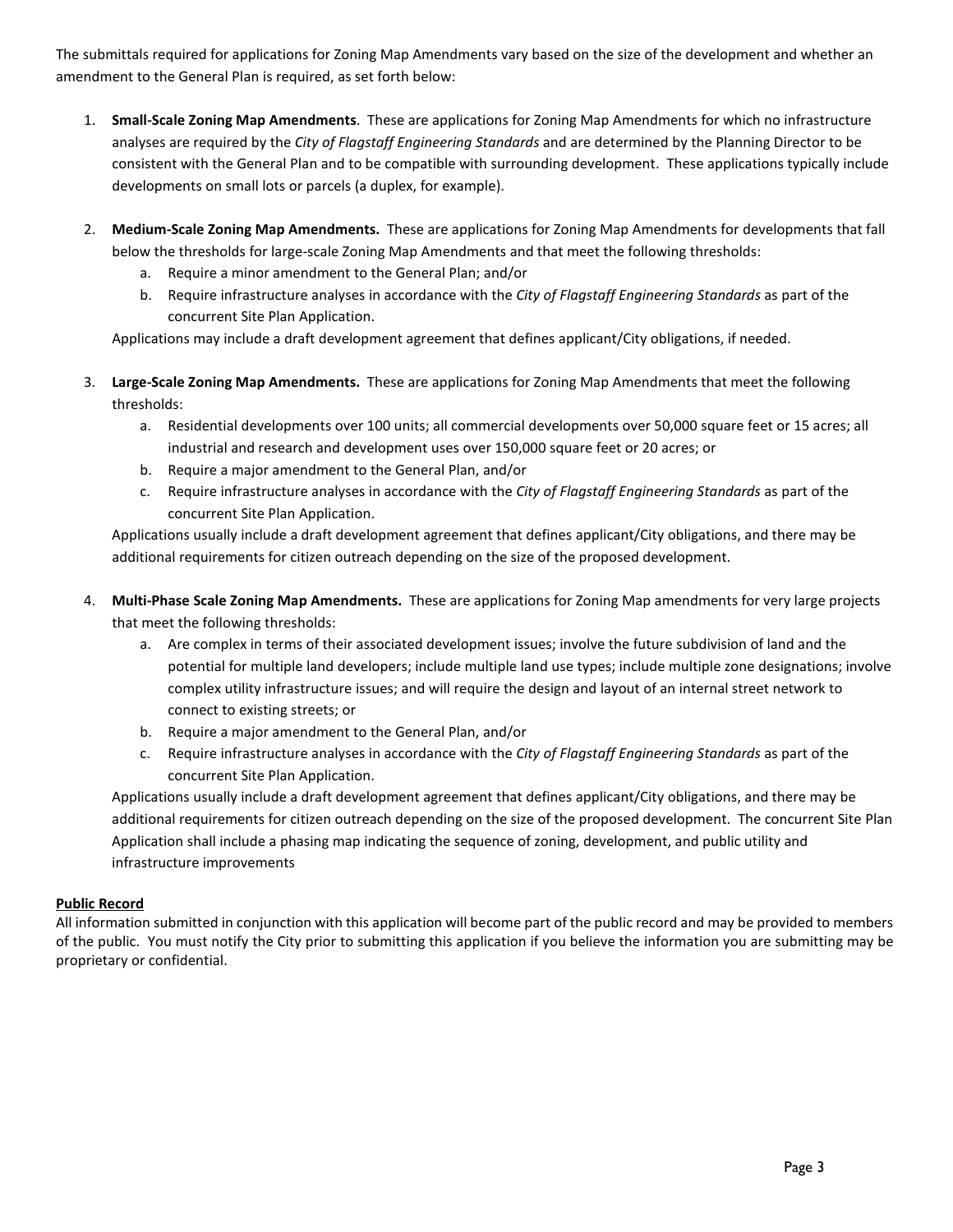# **Direct to Ordinance Zoning Map Amendment**

|             | <b>PART I-GENERAL REQUIREMENTS</b> |                                                                                                                                                                                                                                                                                                                                                                                                                                                                                                                                                                                                                                                                                                                                                                                                                                                                                                                                                                                                                                                                                                                                                                                                                                                                                                                                                                                                                 |  |  |  |
|-------------|------------------------------------|-----------------------------------------------------------------------------------------------------------------------------------------------------------------------------------------------------------------------------------------------------------------------------------------------------------------------------------------------------------------------------------------------------------------------------------------------------------------------------------------------------------------------------------------------------------------------------------------------------------------------------------------------------------------------------------------------------------------------------------------------------------------------------------------------------------------------------------------------------------------------------------------------------------------------------------------------------------------------------------------------------------------------------------------------------------------------------------------------------------------------------------------------------------------------------------------------------------------------------------------------------------------------------------------------------------------------------------------------------------------------------------------------------------------|--|--|--|
|             | <b>Staff Use</b><br>Only           |                                                                                                                                                                                                                                                                                                                                                                                                                                                                                                                                                                                                                                                                                                                                                                                                                                                                                                                                                                                                                                                                                                                                                                                                                                                                                                                                                                                                                 |  |  |  |
| Req         | Sub                                | Description of Documents Required for Complete Application. No application shall be accepted without all items<br>marked below.                                                                                                                                                                                                                                                                                                                                                                                                                                                                                                                                                                                                                                                                                                                                                                                                                                                                                                                                                                                                                                                                                                                                                                                                                                                                                 |  |  |  |
| ⊠           | $\Box$                             | I.1 Zoning Map Amendment Development Checklist (this list) completed and signed by a Planning Development Manager.                                                                                                                                                                                                                                                                                                                                                                                                                                                                                                                                                                                                                                                                                                                                                                                                                                                                                                                                                                                                                                                                                                                                                                                                                                                                                              |  |  |  |
| ⊠           | $\Box$                             | <b>I.2 Application Fee</b><br>□ Small Scale<br>□ Medium Scale<br>□ Large Scale<br>□ Multi-Phase scale<br>□ Low Density Residential<br>Base fee \$_______________+ (Per acre fee \$_____________ x Number of acres _______) = <b> *TOTAL:</b>                                                                                                                                                                                                                                                                                                                                                                                                                                                                                                                                                                                                                                                                                                                                                                                                                                                                                                                                                                                                                                                                                                                                                                    |  |  |  |
|             |                                    | \$<br>*Please note, this fee calculation is good for six months from the date listed on Page 8 of this application. If submittal<br>is to occur after expiration of this calculation, please contact the Planning Development Manager listed on Page 8 of<br>this checklist for an updated fee.                                                                                                                                                                                                                                                                                                                                                                                                                                                                                                                                                                                                                                                                                                                                                                                                                                                                                                                                                                                                                                                                                                                 |  |  |  |
| ⊠           | ப                                  | I.3 Completed Application for Direct to Ordinance Zoning Map Amendment Review - 1 copy<br>The application must be signed by the applicant and the current property owner of record. If the property owner is unavailable to<br>sign the application, a Letter of Authorization must be submitted.                                                                                                                                                                                                                                                                                                                                                                                                                                                                                                                                                                                                                                                                                                                                                                                                                                                                                                                                                                                                                                                                                                               |  |  |  |
| ⊠           | $\Box$                             | <b>I.4 - Electronic Submittal</b><br>An electronic copy of all submitted information (.pdf or .tif format) with individual files labeled by checklist heading type (i.e., II.1<br>Cover Sheet; II.2 Vicinity Map).                                                                                                                                                                                                                                                                                                                                                                                                                                                                                                                                                                                                                                                                                                                                                                                                                                                                                                                                                                                                                                                                                                                                                                                              |  |  |  |
| ⊠           | $\Box$                             | I.5 Legal Description -1 copy<br>A correct and approved legal description (metes and bounds) and map of the subject property is required. Please note that legal<br>descriptions must have been approved by the City before the requested amendment and ordinance will be considered by the<br>City Council. The legal description must be:<br>Submitted on acid free paper.<br>$\bullet$<br>Submitted in an electronic (.pdf) format.                                                                                                                                                                                                                                                                                                                                                                                                                                                                                                                                                                                                                                                                                                                                                                                                                                                                                                                                                                          |  |  |  |
| ⊠           | □                                  | 1.6 Title Report – No older than 30 days from the submittal date $-1$ copy<br>Include complete Schedule A and Schedule B.                                                                                                                                                                                                                                                                                                                                                                                                                                                                                                                                                                                                                                                                                                                                                                                                                                                                                                                                                                                                                                                                                                                                                                                                                                                                                       |  |  |  |
| $\boxtimes$ | □                                  | I.7 Site Plan Review Application - Coordinate with Planner for timing and number of paper copies needed<br>Site Plan application may be submitted prior to or concurrent with this application. The applicant may choose to delay the<br>following Site Plan items: Landscaping Plan (although a Concept Level plan is required); Outdoor Lighting Plan; and Preliminary<br>Signage Plan. If these items are delayed, the applicant will need to come back and update the Site Plan after approval of the<br>rezoning.                                                                                                                                                                                                                                                                                                                                                                                                                                                                                                                                                                                                                                                                                                                                                                                                                                                                                          |  |  |  |
| ⊠           | □                                  | I.8 Location/Vicinity Map $-1$ copy<br>The location/vicinity map shows adjacent streets and properties, as well as the land uses and zoning for those properties. Any<br>contiguous property owned by the property owner or applicant must also be shown. The location/vicinity map must be drawn to<br>scale and include dimensions.                                                                                                                                                                                                                                                                                                                                                                                                                                                                                                                                                                                                                                                                                                                                                                                                                                                                                                                                                                                                                                                                           |  |  |  |
| $\boxtimes$ | $\Box$                             | I.9 Neighborhood Meeting(s) Plan-1 copy<br>A plan for how the applicant intends to conduct the neighborhood meeting(s) in compliance with Zoning Code Sections 10-<br>20.30.060 and 10-20.30.070. This plan shall include the following information:<br>Property owners, citizens, jurisdictions, and public agencies within 300 feet of the development site or that may be<br>affected by the application, Homeowners Associations and Neighborhood Associations within 1,000 feet of the subject<br>property, and the Registry of Interested persons or groups. The Planning Director may expand the required notification<br>area based on the location and context of the subject property.<br>Proposed notification methods (e.g., mail, e-mail, newspaper, or posting of the subject property with a 4 foot by 4 foot<br>٠<br>sign 10 days prior to the meeting) for persons and organizations identified above.<br>Form, structure, and agenda of the meeting (e.g., town meeting, workshop, charrette, or other appropriate public<br>outreach technique).<br>Opportunities for those particularly affected parties to discuss and provide input on the applicant's proposal.<br>Location, date, and time of the neighborhood meeting. Two neighborhood meetings are required for a rezoning.<br>Methods to keep the Planning Director informed of the status and results of the neighborhood meeting. |  |  |  |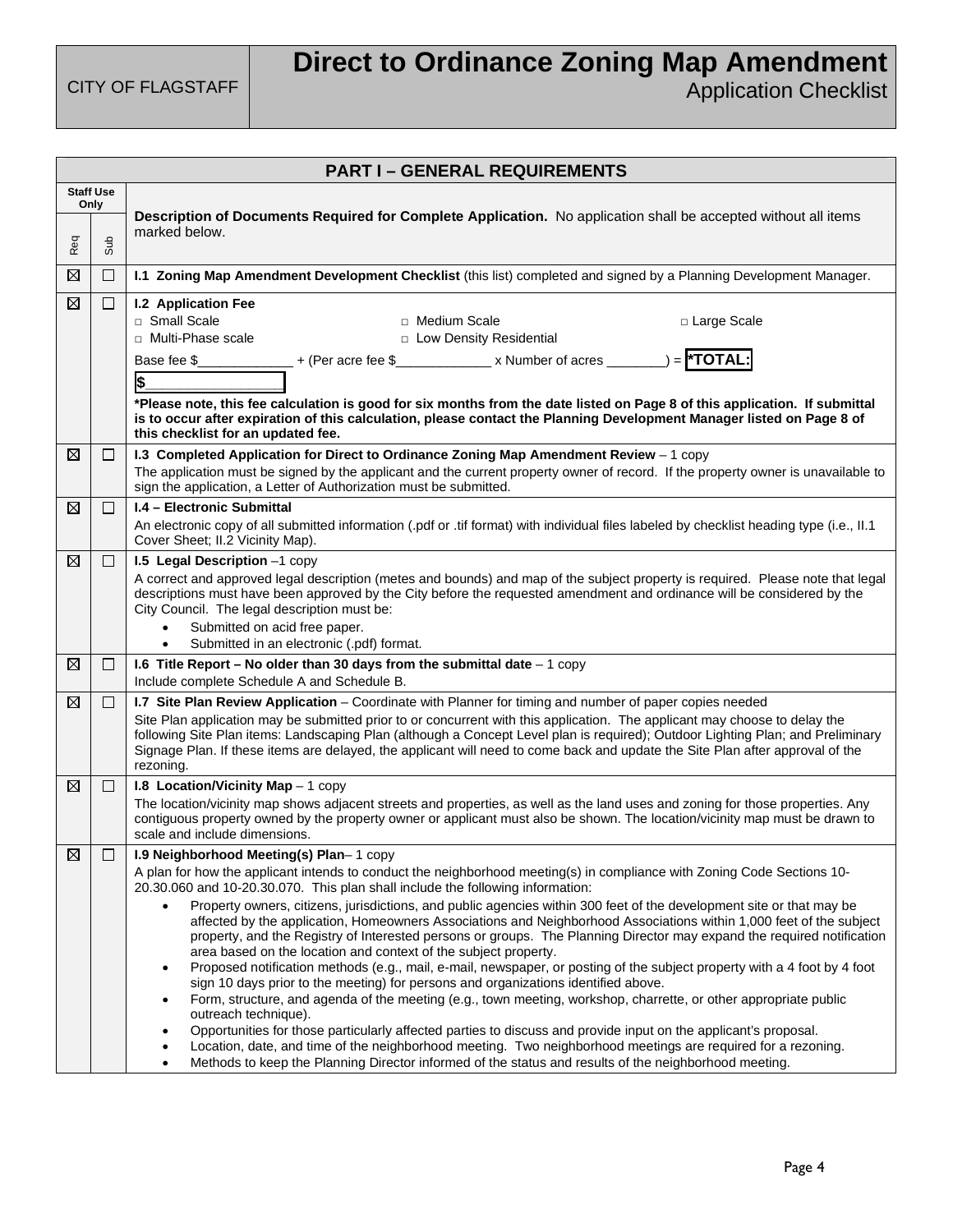| $\boxtimes$ | $\Box$                                        | <b>I.10 Notice of Public Hearings</b> – 1 copy (Public Hearing notice format is attached to this application)                                                                                                                                 |  |  |  |
|-------------|-----------------------------------------------|-----------------------------------------------------------------------------------------------------------------------------------------------------------------------------------------------------------------------------------------------|--|--|--|
|             |                                               | Neighborhood notifications must conform to all requirements of Zoning Code Section 10-20.30.080 and include:                                                                                                                                  |  |  |  |
|             |                                               | A list of all property owners and addresses (the Planning Director may expand this notification area) of the subject                                                                                                                          |  |  |  |
|             |                                               | property, as well as potentially affected citizens identified in the Citizen Participation Plan.                                                                                                                                              |  |  |  |
|             |                                               | Drafts of both the letter and the sign notifying affected parties of the public hearings<br>Affidavits of notice mailing and sign posting (see attached).                                                                                     |  |  |  |
|             |                                               |                                                                                                                                                                                                                                               |  |  |  |
| ⊠           | $\Box$                                        | I.11 Neighborhood Meeting Record of Proceedings - 1 copy                                                                                                                                                                                      |  |  |  |
|             |                                               | The applicant shall create a written summary of the meetings which shall be submitted prior to the application being deemed                                                                                                                   |  |  |  |
|             |                                               | complete and include:                                                                                                                                                                                                                         |  |  |  |
|             |                                               | Certification that the meeting was noticed and conducted in compliance with Zoning Code Section 10-20.30.060.<br>$\bullet$                                                                                                                    |  |  |  |
|             |                                               | Details of techniques used to involve the public, including:<br>$\bullet$<br>Dates and locations of neighborhood meetings;<br>$\circ$                                                                                                         |  |  |  |
|             |                                               | Copies of letters, notices, newsletters, and other correspondence, including dates and numbers of mailings<br>$\circ$                                                                                                                         |  |  |  |
|             |                                               | or deliveries:                                                                                                                                                                                                                                |  |  |  |
|             |                                               | A copy of the mailing list and a summary of where residents, property owners, and potentially affected<br>$\circ$<br>citizens receiving notices, newsletters, or other written materials were located;                                        |  |  |  |
|             |                                               | The number and names of people that participated in the process based on the sign-in sheet for the meeting;<br>$\circ$                                                                                                                        |  |  |  |
|             |                                               | and                                                                                                                                                                                                                                           |  |  |  |
|             |                                               | A dated photograph of the sign installed in compliance with Zoning Code Section 10-20.30.060.D.6.<br>$\circ$<br>A summary of concerns, issues, and problems expressed during the neighborhood meeting, including:                             |  |  |  |
|             |                                               | The substance of the concerns, issues, and problems; and<br>$\circ$                                                                                                                                                                           |  |  |  |
|             |                                               | The applicant's response to the comments received at the public meeting.<br>$\circ$                                                                                                                                                           |  |  |  |
|             |                                               | The applicant shall also send a copy of the written summary to all the people who recorded their names on the sign-in                                                                                                                         |  |  |  |
|             |                                               | sheet for the meeting within two weeks of the meeting.                                                                                                                                                                                        |  |  |  |
| □           | $\Box$                                        | I.12 Development Agreement Application and Fee<br>Submit a draft Development Agreement to include any deal points being sought by the applicant, including any conditions,                                                                    |  |  |  |
|             |                                               | requirements, and/or stipulations.                                                                                                                                                                                                            |  |  |  |
| ⊠           | $\Box$                                        | I.13 Owner Certification Acknowledging Receipt of Notice of Right to Appeal Exactions and Dedications                                                                                                                                         |  |  |  |
|             |                                               |                                                                                                                                                                                                                                               |  |  |  |
| ⊠           | $\Box$                                        | I.14 Project Narrative - 1 copy<br>The narrative should include the following:                                                                                                                                                                |  |  |  |
|             |                                               | Project title and date.<br>$\bullet$                                                                                                                                                                                                          |  |  |  |
|             |                                               | The reason for the request.                                                                                                                                                                                                                   |  |  |  |
|             |                                               | An analysis of how the proposed amendment is consistent with and conforms to the goals of the General Plan and any<br>$\bullet$                                                                                                               |  |  |  |
|             |                                               | applicable specific plan(s). This analysis shall include any relevant goals and policies that DO NOT support the<br>application.                                                                                                              |  |  |  |
|             |                                               | A summary of how the proposed amendment will not be detrimental to the public interest, health, safety, convenience,<br>٠                                                                                                                     |  |  |  |
|             |                                               | or welfare, and will add to the public good.                                                                                                                                                                                                  |  |  |  |
|             |                                               | A description of how the subject property is physically suitable in terms of design, location, shape, size, operating                                                                                                                         |  |  |  |
|             |                                               | characteristics, and the provision of public and emergency vehicle access, public services, and utilities (e.g., fire<br>protection, police protection, potable water, schools, solid waste collection and disposal, stormwater drainage, and |  |  |  |
|             |                                               | wastewater collection, treatment, and disposal) to ensure that the requested amendment and the proposed uses will                                                                                                                             |  |  |  |
|             |                                               | not endanger, jeopardize, or otherwise constitute a hazard to the subject property or improvements within the vicinity of                                                                                                                     |  |  |  |
|             |                                               | the subject property.<br>A description of how essential public services (i.e., water, wastewater, stormwater, solid waste) will be provided.                                                                                                  |  |  |  |
|             |                                               | An analysis of how the proposed amendment will benefit the community.                                                                                                                                                                         |  |  |  |
|             |                                               | Any additional information the applicant would like to submit in support of the requested amendment.                                                                                                                                          |  |  |  |
| $\Box$      | $\Box$                                        | <b>I.15 Other Requirements</b>                                                                                                                                                                                                                |  |  |  |
|             |                                               | Please provide the following:                                                                                                                                                                                                                 |  |  |  |
|             |                                               |                                                                                                                                                                                                                                               |  |  |  |
|             |                                               |                                                                                                                                                                                                                                               |  |  |  |
|             |                                               |                                                                                                                                                                                                                                               |  |  |  |
|             |                                               |                                                                                                                                                                                                                                               |  |  |  |
|             |                                               |                                                                                                                                                                                                                                               |  |  |  |
|             | <b>PART II - PLANNING DEVELOPMENT MANAGER</b> |                                                                                                                                                                                                                                               |  |  |  |
|             |                                               |                                                                                                                                                                                                                                               |  |  |  |
|             |                                               | No application shall be accepted without a Planning Development Manager signature below.                                                                                                                                                      |  |  |  |
|             |                                               |                                                                                                                                                                                                                                               |  |  |  |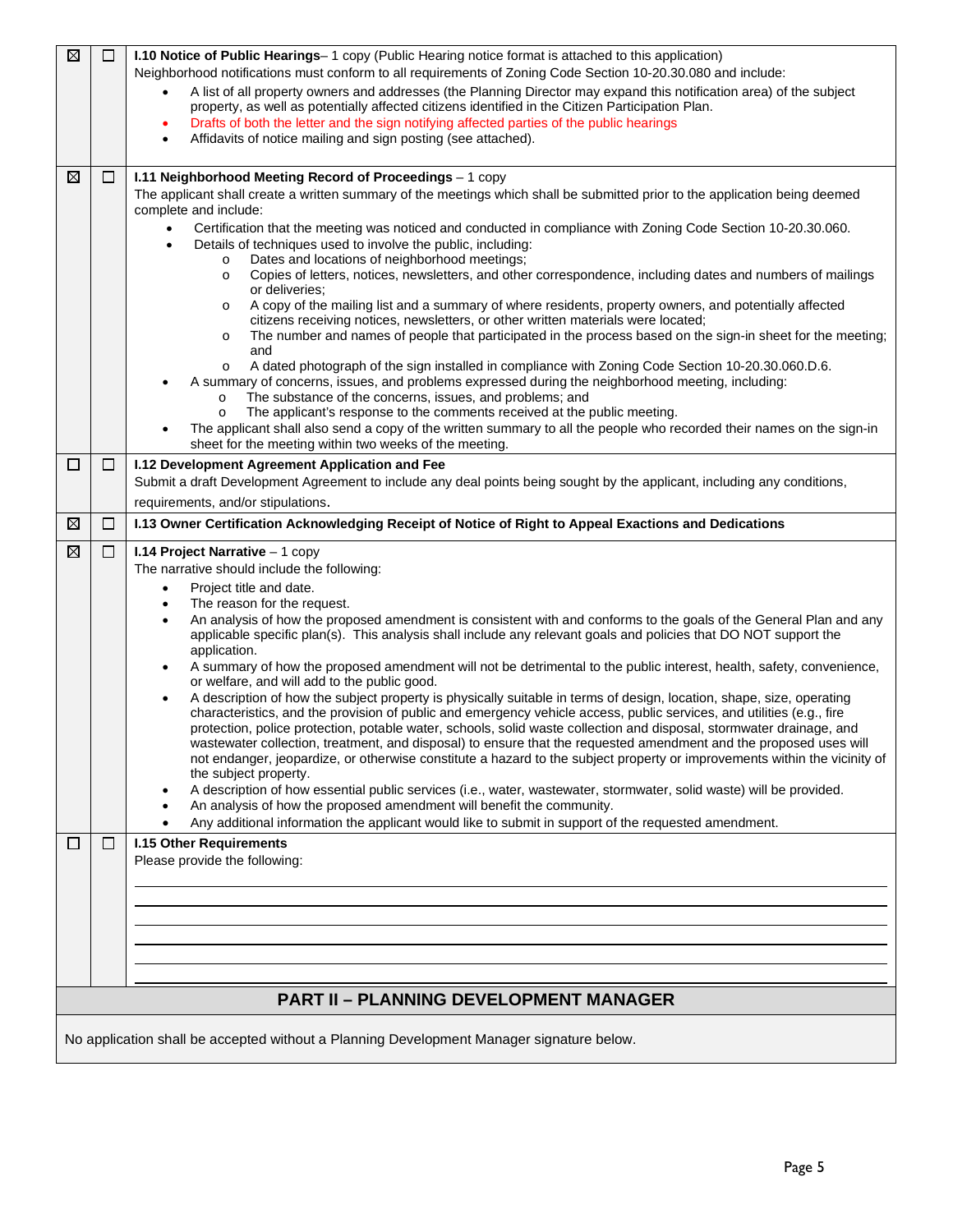| II.1 Planning Development Manager Contact Information<br>If you have any questions regarding this application checklist, please contact your Planning Development Manager (PDM). If you did not<br>receive a completed copy of this checklist as part of your Concept Plan review, please contact the PDM assigned to your Concept Plan<br>application. |  |  |  |
|---------------------------------------------------------------------------------------------------------------------------------------------------------------------------------------------------------------------------------------------------------------------------------------------------------------------------------------------------------|--|--|--|
|                                                                                                                                                                                                                                                                                                                                                         |  |  |  |
|                                                                                                                                                                                                                                                                                                                                                         |  |  |  |
| PDM Signature: <u>New York: New York: New York: New York: New York: New York: New York: New York: New York: New York: New York: New York: New York: New York: New York: New York: New York: New York: New York: New York: New Yo</u>                                                                                                                    |  |  |  |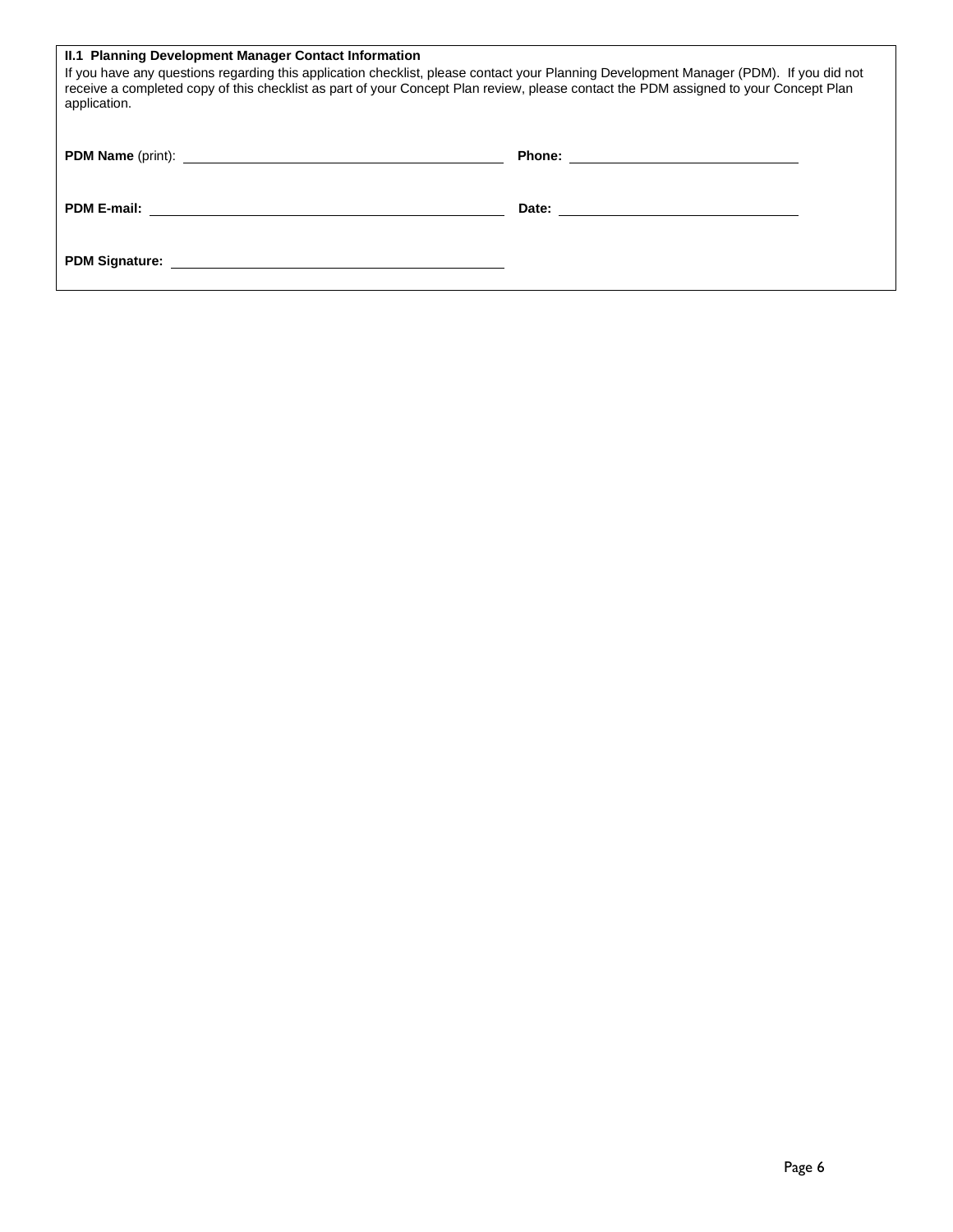### **Neighborhood Meeting Requirements**

Neighborhood meetings in accordance with Section 10-20.30.060 of the Zoning Code shall be required for all Direct to Ordinance Zoning Map Amendment applications. The applicant's neighborhood meetings shall be scheduled only after the Planning Development Manager has reviewed and accepted the required Neighborhood Meeting Plan submitted in conjunction with the Zoning Map Amendment application and prior to Planning and Zoning Commission consideration.

The **Neighborhood Meeting Plan** shall include the following information:

- Property owners, citizens, jurisdictions, and public agencies within 300 feet of the development or that may be affected by the application. The Planning Director may expand the required notification area;
- Proposed notification methods (e.g., mail, e-mail, newspaper, posting of the subject property) for persons and organizations identified above;
- Form, structure, and agenda of the meeting (e.g., town meeting, workshop, or other appropriate public outreach technique);
- Opportunities for those potentially affected parties to discuss and provide input on the applicant's proposal;
- Location, date, and time of the neighborhood meetings; and
- Methods to keep the Planning Director informed of the status and results of the neighborhood meeting.

#### **Neighborhood Meeting Notification**

The applicant shall comply with the following requirements:

- Create a notice that sets forth the purpose and substance of the proposed application and the time, date, and place of the neighborhood meetings;
- Submit a copy of the notice to the Planning Director;
- Notify by first class mail all property owners of record within 300 feet of the subject property. The Planning Director may expand the notification area based on the location and context of the subject property if it is determined that the potential impact of the development extends beyond the required notification boundary;
- Notify by first class mail to the situs or actual address of all tenants and residents living on the subject property;
- Notify by first class mail all homeowners associations and neighborhood associations that govern land within 1,000 feet of the subject property as well as all persons or groups whose names are on the registry of persons and groups who are interested in receiving such notice. If it is determined that the potential impact of the development extends beyond the required notification boundary, the Planning Director may expand the notification area; and
- Install a minimum of one sign that is at least four feet by four feet in an area on the property in a location or locations clearly visible from a public right-of-way to adjacent residents setting forth the purpose, time, date, and place of the neighborhood meeting, with an attached information tube containing copies of the meeting notice. This sign shall be installed a minimum of 10 days prior to the neighborhood meeting.

#### **Neighborhood Meeting Record of Proceedings**

The applicant shall create a written summary of the meetings, which shall be submitted prior to the scheduling of a public hearing on the application. At a minimum, the report shall include the following information:

- Certification, on a form established by the Planning Director, that the meeting was noticed and conducted in compliance with the requirements of this section.
- Details of techniques the applicant used to involve the public, including:
	- o Dates and location(s) of neighborhood meetings;
	- o Copies of letters, notices, nand other correspondence, including dates and number of mailings or deliveries;
	- o A copy of the mailing list and a summary of where residents, property owners, and potentially affected citizens receiving notices, newsletters, or other written materials were located;
	- o The number and names of people that participated in the process based on the sign-in sheet for the meeting; and
	- o A dated photograph of the sign installed.
- A summary of concerns, issues, and problems expressed during the neighborhood meeting, including:
	- o The substance of the concerns, issues, and problems; and
	- o The applicant's response to the comments received at the public meeting. The applicant's responses shall be included on the site plan, illustrative plan, other planning documents(s), and/or in an associated report. If public comments are not included in any of these documents, an explanation of why they were not included must be provided.
- The applicant shall also send a copy of the written summary to all the people who recorded their names on the sign-in sheet for the meeting.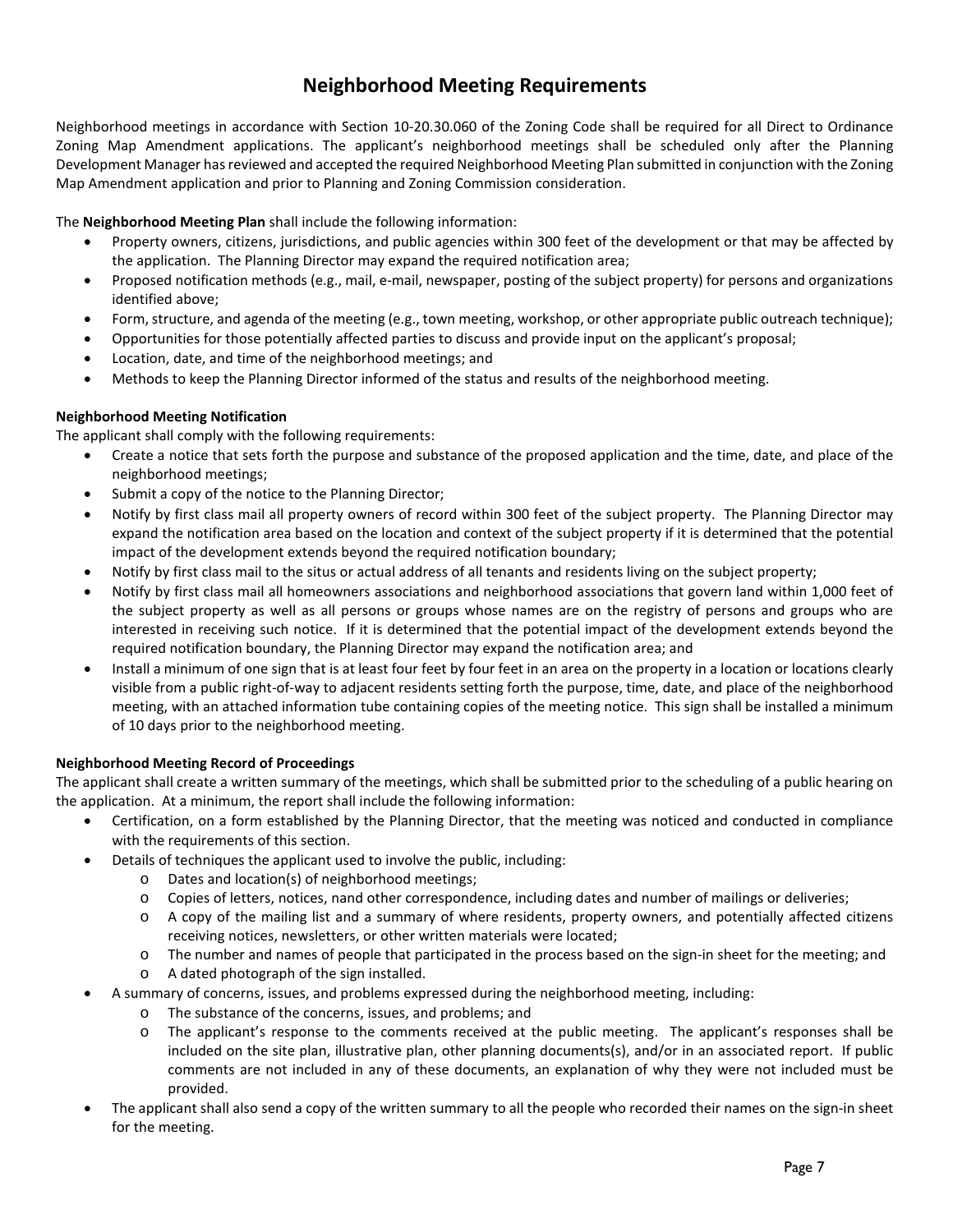## **Neighborhood Meeting Certification**

I, \_\_\_\_\_\_\_\_\_\_\_\_\_\_\_\_\_\_\_\_\_\_\_\_, the authorized representative of \_\_\_\_\_\_\_\_\_\_\_\_\_\_\_\_\_\_\_\_\_\_\_\_\_\_\_, do hereby attest that the neighborhood meeting for Project No. PZ-\_\_\_\_-\_\_\_\_\_\_\_\_\_\_\_\_\_\_\_\_\_\_\_\_\_ was noticed and conducted in compliance with Section 10-20.30.060 of the City of Flagstaff Zoning Code and included the following:

- □ A Citizen Participation Plan, prepared in accordance with Section 10-20.30.030.C of the City of Flagstaff Zoning Code, was submitted to the City of Flagstaff on \_\_\_/\_\_\_/\_\_\_\_\_\_\_ and accepted by the City of Flagstaff on \_\_\_/\_\_\_/\_\_\_\_\_\_.
- $\Box$  A list of property owners within \_\_\_\_\_\_\_\_ feet of the subject property boundaries was prepared and submitted to the City of Flagstaff as part of the Citizen Participation Plan.
- $\Box$  Notices of the neighborhood meeting were sent via first class mail on  $\Box / \Box / \Box$  to all property owners within \_\_\_\_\_\_\_\_ feet of the subject property boundaries, to all tenants residing on the subject property, to all Homeowners Associations (HOAs) within 1,000 feet of the subject property, and all persons or groups whose names are listed on the Registry of Persons and Groups.
- $\Box$  A total of  $\Box$  neighborhood meeting notification sign(s) were installed on  $\Box / \Box / \Box$  at the following location(s):
	- o  $\overline{O}$  $\circ$   $\qquad$
- $\Box$  A written summary of the meetings, known as a Citizen Participation Report, was submitted to the City of Flagstaff on  $\begin{array}{ccc} \begin{array}{ccc} \begin{array}{ccc} \end{array} & \begin{array}{ccc} \end{array} & \end{array} \end{array}$
- $\Box$  Copies of the Citizen Participation Report were sent via first class mail on  $\Box/\Box/\Box$  to all persons who recorded their names on the neighborhood meeting sign-in sheet.

Authorized Representative of the Applicant:

Signature: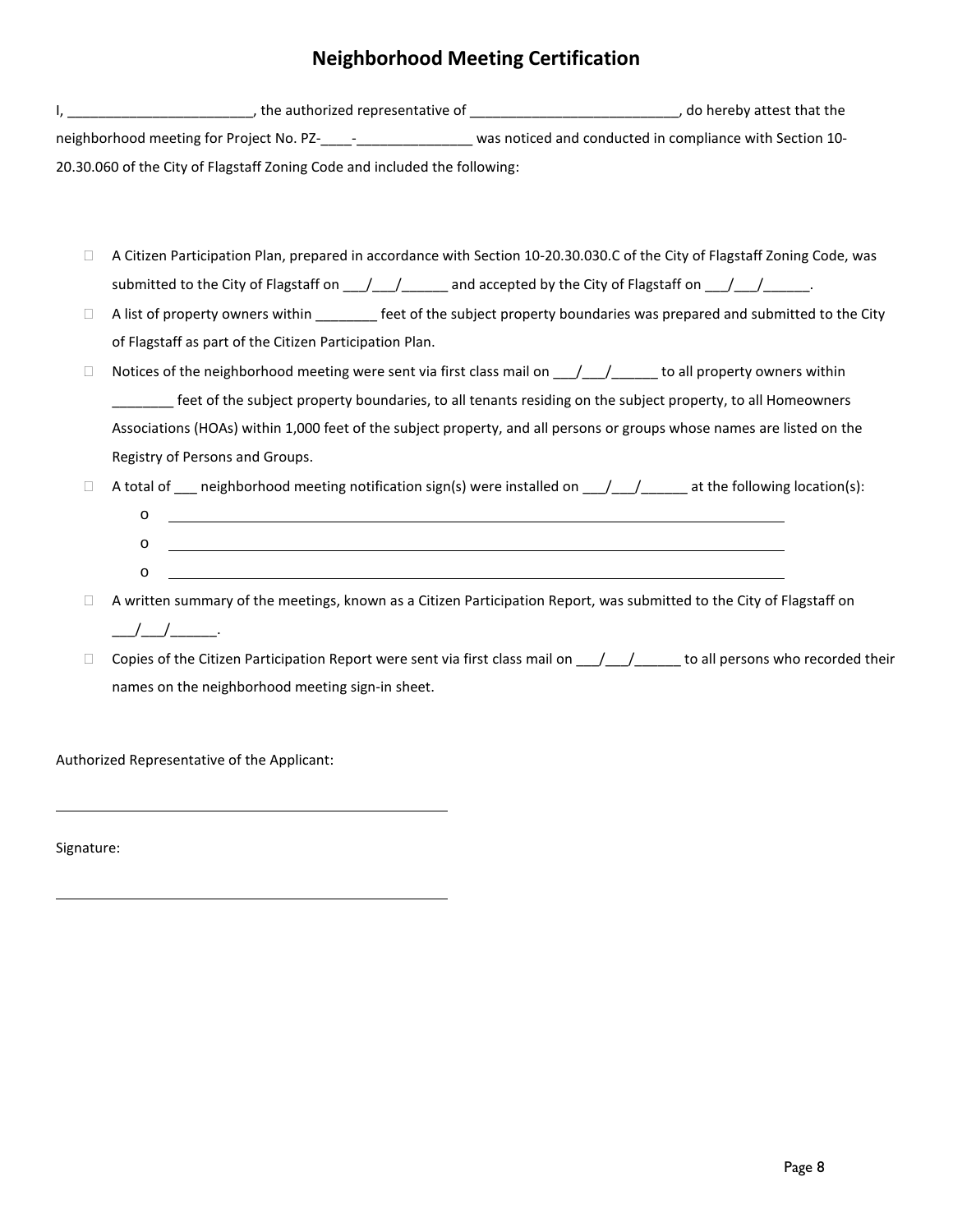### **Notice of Public Hearing Requirements**

Process to Schedule and Notify Affected Property Owners of a Public Hearing before the Planning and Zoning Commission and City Council:

#### *Step 1: Schedule Planning and Zoning Commission and City Council Hearings*

Work with the Planning Development Manager handling the Zoning Map Amendment case to schedule a hearing before the Planning and Zoning Commission and before the City Council.

#### *Step 2: Notification to Affected Property Owners*

The applicant for a Direct to Ordinance Zoning Map Amendment in the City of Flagstaff shall post signs and notify affected property owners by mail as prescribed by Section 10-20.30.080 of the City of Flagstaff Zoning Code to assist in providing adequate notice to interested parties and to meet Arizona State Statute requirements.The applicant is also responsible for establishing a list of the names and addresses of persons who require notification of a public hearing as established in Sections 10-20.30.060.A, 10- 20.30.060.B, and 10-20.30.060.C of the Zoning Code. The applicant is required to mail a notice of required public hearing via first class mail to each of the persons on the list referenced above no later than 15 days prior to the public hearing date. Every mailed notice of a public hearing shall include:

- The date, time, location, and purpose of the hearing;
- The name of the body conducting the hearing, and a telephone number for the applicant to receive additional information;
- The location and times at which the complete application and development file may be viewed by the public;
- The address or location of the subject property;
- A general description of the proposed development or action and the property included in the application;
- A statement that any interested person or authorized agent may appear and be heard;
- A statement describing how and when to submit written comments;
- The existing zone classification; and
- The words "Zoning Map Amendment," as applicable.

The applicant must also erect and maintain a sign on the subject property no later than 15 days prior to the public hearing, and to update the hearing information on the sign until final disposition of the case. It shall also be the responsibility of the applicant to remove the sign within seven (7) days after the final disposition of the case.

#### *Step 3: Documentation of Notification to Affected Parties*

The applicant must submit a notarized copy of the mailing list, *Affidavit of Notifications to Affected Property Owners,* and *Affidavit of Sign Posting* to the Planning Director prior to the fifteenth day before the public hearing date.

**The** *Public Hearing Notice Sign Specification* **on the subsequent pages of this application provide detailed instructions on posting and notification requirements.**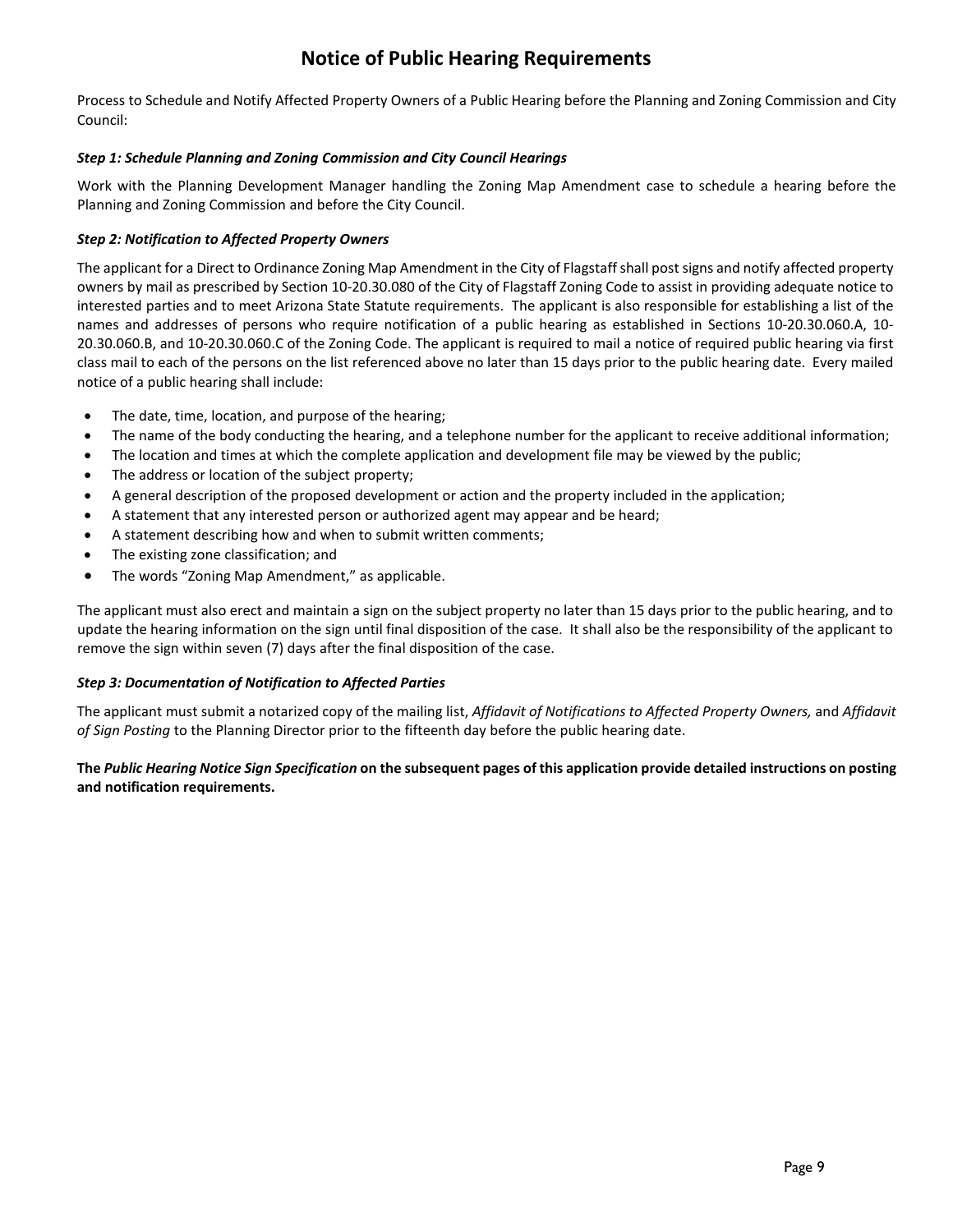## **Affidavit of Notifications to Affected Property Owners**

| <b>Case Number:</b>                                                        |  |
|----------------------------------------------------------------------------|--|
| <b>Project Name:</b><br><u> 1980 - John Stone, Amerikaansk politiker (</u> |  |
| <b>Applicant Name:</b>                                                     |  |
| Location:                                                                  |  |

In order to assist in providing adequate notice to interested parties and to meet Arizona State Statute requirements, the applicant for public hearings in the City of Flagstaff shall notify affected property owners as prescribed by Section 10-20.30.080 of the City of Flagstaff Zoning Code**. It shall be the responsibility of the applicant to establish a list of the names and addresses of persons who require notification of a public hearing as established in Sections 10-20.30.060.A, 10-20.30.060.B, and 10-20.30.060.C of the Zoning Code, and mail a notice of required public hearing via first class mail to each of the persons on the list referenced above no later than 15 days prior to the public hearing date. It shall also be the responsibility of the applicant to submit a notarized copy of the mailing list to the Planning Director prior to the fifteenth day before the public hearing date.**

I confirm that the public hearing notifications were mailed as detailed in Section 10-20.30.080 of the City of Flagstaff Zoning Code at least fifteen (15) days prior to the public hearing.

Applicant's/Representative's Signature: \_\_\_\_\_\_\_\_\_\_\_\_\_\_\_\_\_\_\_\_\_\_\_\_\_\_\_\_\_\_\_\_\_\_\_\_\_\_\_\_\_\_\_\_\_\_\_

SUBSCRIBED AND SWORN before me this \_\_\_\_\_\_\_\_\_ day of \_\_\_\_\_\_\_\_\_\_\_\_\_\_\_\_\_\_\_\_\_\_\_, 20\_\_\_ by:

Notary Public

My Commission Expires:

\_\_\_\_\_\_\_\_\_\_\_\_\_\_\_\_\_\_\_\_\_\_\_\_\_\_\_\_\_\_

\_\_\_\_\_\_\_\_\_\_\_\_\_\_\_\_\_\_\_\_\_\_\_\_\_\_\_\_\_\_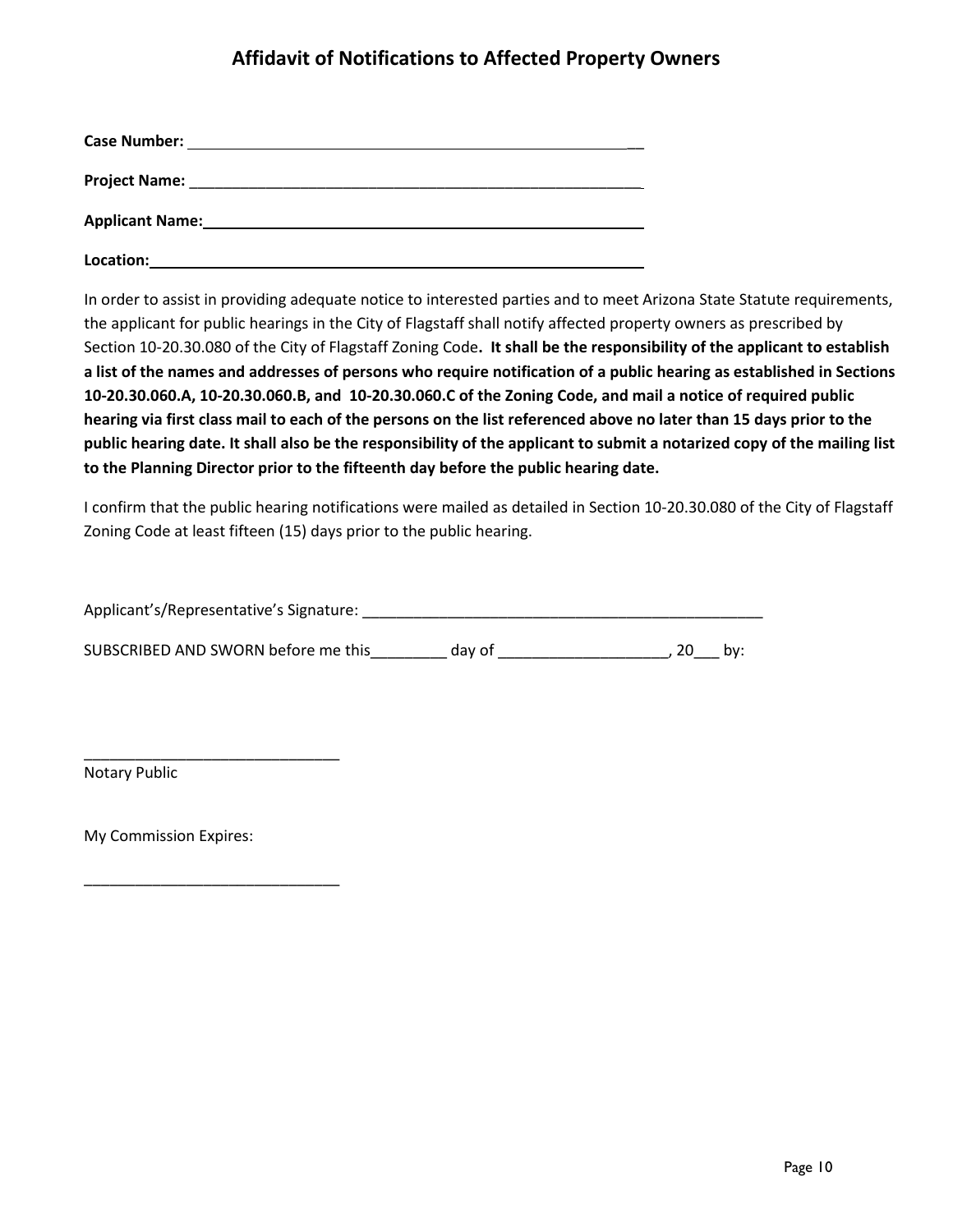### **Public Hearing Notice Sign Specification**

- The sign shall be a minimum of four (4) feet by four (4) feet in size.
- The sign shall be constructed of laminated coroplast, laminated plywood, or other suitable construction material.
- The sign shall have a white background with black lettering. The least expensive process is laminated direct printing.
- The minimum lettering size shall be one (1) inch.
- The words "Public Hearing" shall be a minimum of two (2) inches in height. Sign lettering should be formatted to match the example below.
- The content of the sign shall match the example below and include specific case details.
- The sign shall be securely fastened to wooden or metal stakes.
- The applicant is responsible for maintaining the integrity and accuracy of the sign.
- The height of the sign shall be at least four (4) feet from finished grade to top of sign and shall not be obstructed from view.

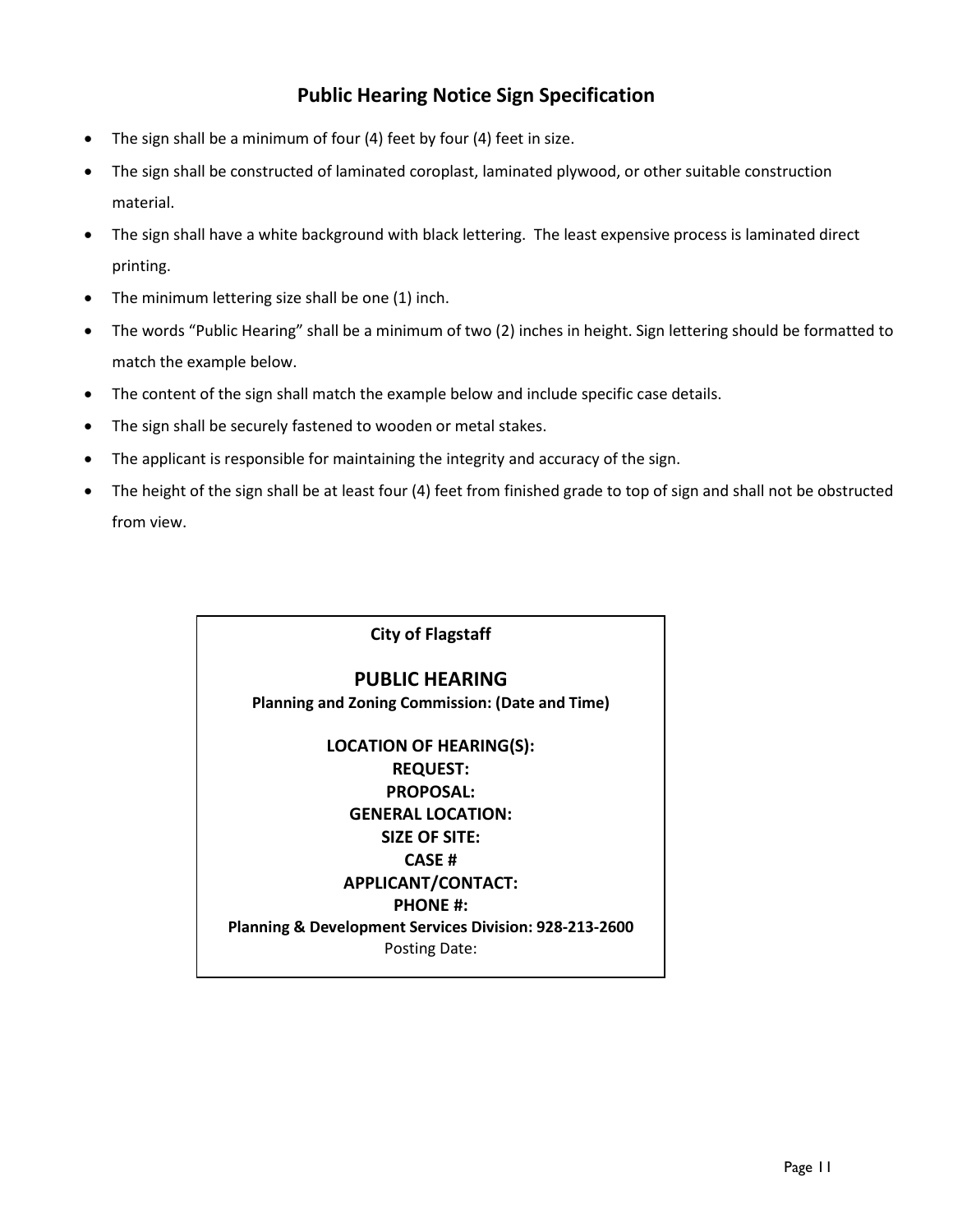### **Affidavit of Sign Posting**

| <b>Case Number:</b><br><u> 1980 - Jan James James James James James James James James James James James James James James James James J</u>  |  |
|----------------------------------------------------------------------------------------------------------------------------------------------|--|
| <b>Project Name:</b><br><u> 2000 - 2000 - 2000 - 2000 - 2000 - 2000 - 2000 - 2000 - 2000 - 2000 - 2000 - 2000 - 2000 - 2000 - 2000 - 200</u> |  |
|                                                                                                                                              |  |
| Location:                                                                                                                                    |  |

In order to assist in providing adequate notice to interested parties and to meet Arizona State Statute requirements, the applicant for public hearings in the City of Flagstaff shall post signs as prescribed by Section 10-20.30.080 of the City of Flagstaff Zoning Code**. It shall be the responsibility of the applicant to erect and to maintain the sign on the subject property 15 days prior to the hearing and to update the hearing information on the sign until final disposition of the case. It shall also be the responsibility of the applicant to remove the sign within seven (7) days after the final disposition of the case.**

I confirm that the site has been posted as detailed in Section 10-20.30.080 of the Zoning Code as well as the Public Hearing Notice Sign Specifications included in this application for the case above, and that the site was posted at least fifteen (15) days prior to the public hearing.

See attached date stamped photo exhibit of posted signs.

| Applicant's/Representative's Signature: |  |
|-----------------------------------------|--|
|-----------------------------------------|--|

SUBSCRIBED AND SWORN before me this \_\_\_\_\_\_\_\_\_ day of \_\_\_\_\_\_\_\_\_\_\_\_\_\_\_\_\_\_\_\_, 20\_\_\_ by:

Notary Public

My Commission Expires:

\_\_\_\_\_\_\_\_\_\_\_\_\_\_\_\_\_\_\_\_\_\_\_\_\_\_\_\_\_\_\_\_\_\_\_

\_\_\_\_\_\_\_\_\_\_\_\_\_\_\_\_\_\_\_\_\_\_\_\_\_\_\_\_\_\_\_\_\_\_\_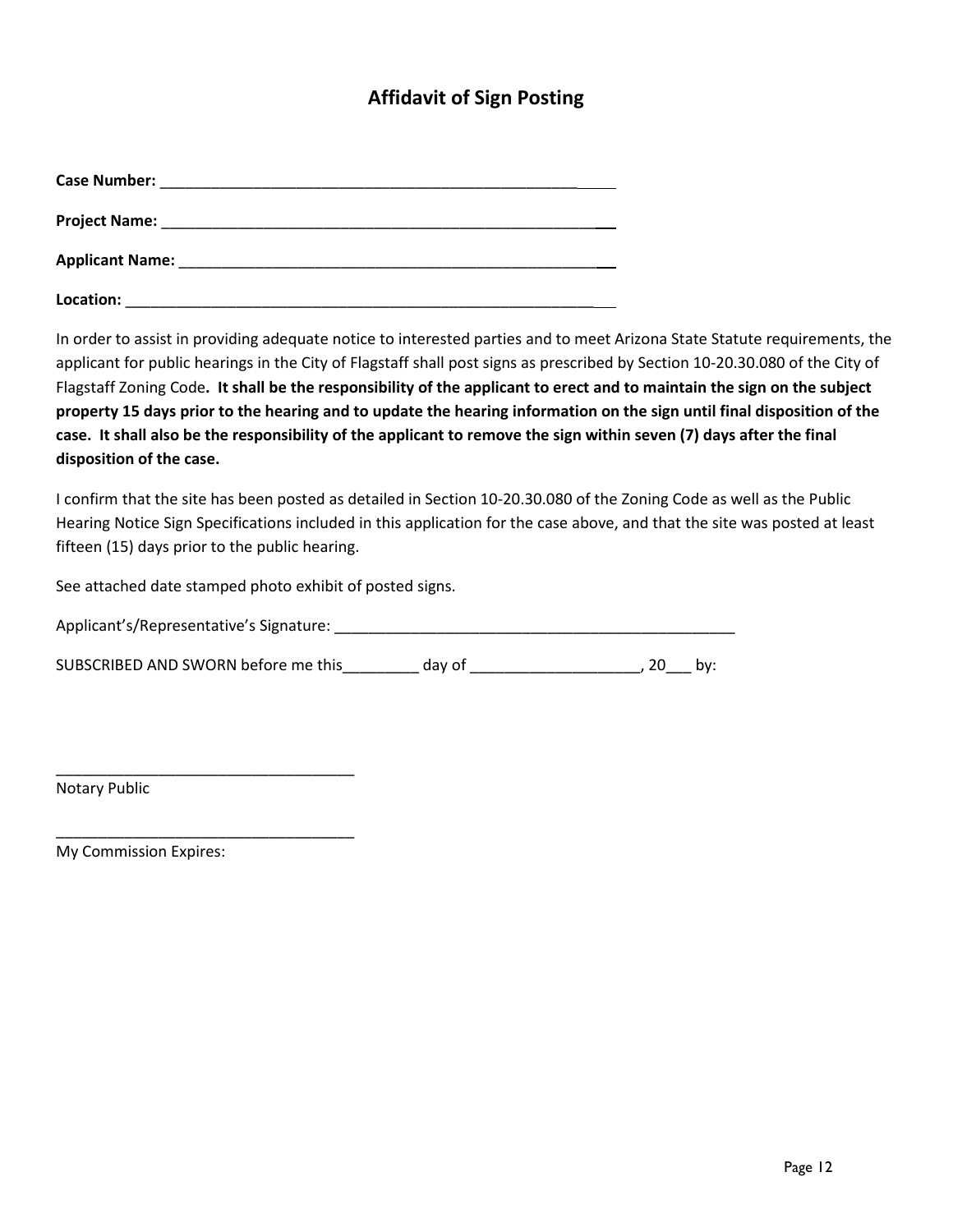## **Appeals ofDedication, Exactions, or Zoning Regulations**

### **Right to Appeal**

An applicant may appeal the following actions to an administrative hearing officer:

- 1. A dedication or exaction required as a discretionary administrative, but not legislative, condition of granting approval for the use, improvement, or development of real property.
- 2. The adoption of amendment of a zoning regulation that creates a taking of property in violation of A.R.S § 9-500.13.

#### **Appeal Procedures**

An applicant who intends to exercise the right to contest the requirement of a dedication or exaction shall file a written request for appeal to the Planning Director, who will transmit the request for appeal to the designated hearing officer.

- The appeal shall be filed within 30 days after notice is given of the final determination of the development or exaction requirement.
- The request for appeal may be in the form of a letter or other written communication but shall give reasonable notice that the applicant requests an appeal of a dedication or exaction requirement and of the particular dedication or exaction being appealed.
- After receipt of an appeal, the hearing officer shall schedule a time for the appeal to be heard not later than 30 days after receipt, unless the applicant consents to an extension of time. The applicant shall be given at least 10 days' notice of the time when the appeal will be heard unless the applicant agrees to a shorter time period.
- In all proceedings, the City has the burden of establishing an essential nexus between the dedication or exaction and a legitimate government interest, and that the proposed dedication or exaction is roughly proportional to the impact of the proposed use, improvement, or development. If more than a single parcel is involved, this requirement applies to the entire property.
- The hearing officer shall hear such testimony and consider such evidence as is relevant to the determination of such issues. The hearing officer shall not be bound by technical rules of evidence or procedures in conducting the hearing.
- The hearing officer shall decide the appeal within five (5) working days after the appeal is heard. If the City does not meet its burden, the hearing officer shall either:
	- o Modify or delete the requirement of the dedication or exaction appealed; or
	- $\circ$  In the case of a zoning regulation appealed, the hearing officer shall transmit a recommendation to the Council. The Council may accept, modify, or deny the recommendation of the hearing officer.
- If the hearing officer modifies or affirms the requirement of the dedication or exaction, an applicant aggrieved by the decision of the hearing officer may appeal the decision to the Superior Court at any time within 30 days after the hearing officer has rendered a decision by following the procedures set forth in the Arizona Revised Statutes.

Please be aware that City Staff cannot give applicants legal advice. Applicants may wish, but are not required, to hire an attorney to represent them in an appeal.